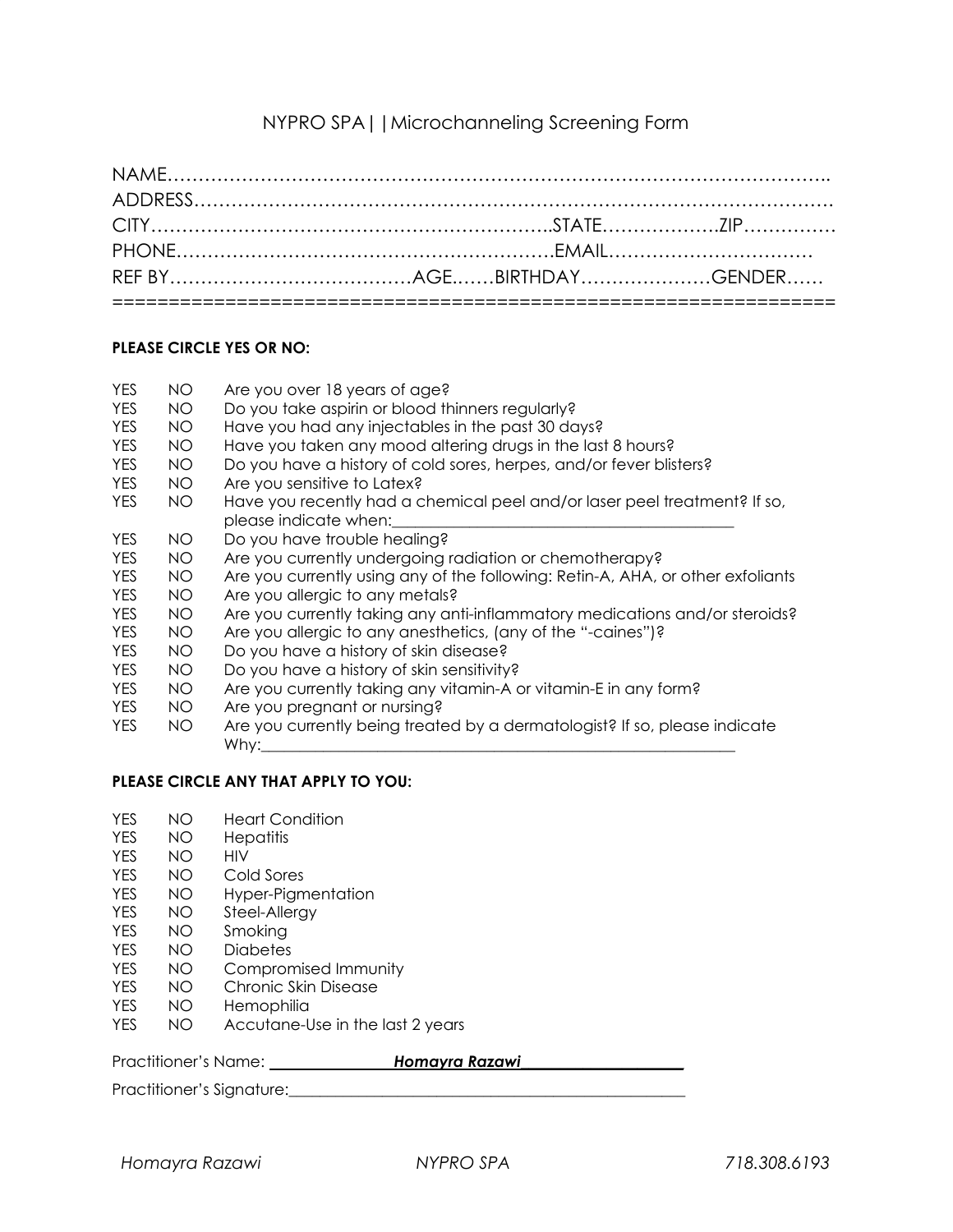## NYPRO SPA||Microchanneling Consent Form

| <b>Patient Name:</b> | Date |
|----------------------|------|
|                      |      |

I authorize\_\_\_\_\_\_**Homayra Razawi of NYPRO Spa, LLC\_\_\_\_\_\_\_\_\_\_\_\_\_\_\_\_\_\_\_\_\_\_\_\_\_\_\_\_\_\_\_**

to perform microchanneling on my skin, also known as microneedling, as well as to apply any and all topical preparations as determined necessary.

I understand that microchanneling is a non-ablative skin rejuvenation treatment and involves the creation of perforations in my skin to promote healing responses to rejuvenate my skin. I understand that the procedure is performed with an automatic perforating device and that clinical results may vary. I understand that there is a possibility of short-term effects such as reddening, peeling, scabbing, temporary bruising, and/or temporary discoloration of the skin, as well as the rare side effects of infection and/or scarring. These effects have been fully explained to me.

Clinical results may vary depending on individual factors, including medical history, amount of existing sun damage or textural problems, skin type, and my compliance with pre/post treatment instructions.

I understand that the microchanneling treatment may involve a series of treatments and the fee structure has been fully explained to me.

I certify that I have been fully informed of the nature and purpose of the procedure, its expected outcomes and possible complications, and I understand that no guarantee can be given as to the final result obtained. I am fully aware that my condition is of cosmetic concern and that the decision to process is based solely on my expressed desire to do so.

I confirm that I am not pregnant at this time and that I have also completed a medical history checklist. I also have been informed about what I must do and "not do" before, during, and after this treatment.

I consent to the taking of photographs and authorize their anonymous use for the purposes of clinical audit, education, and promotion.

I certify that I have been given the opportunity to ask questions and that I have read and fully understand the contents of this consent form.

I furthermore indemnify the authorized person herein, and hold harmless from any and all claims, demands, liabilities, judgments, costs, and expenses arising out of any claims relating to the treatment authorized herein.

| Sianature: |  |
|------------|--|
|            |  |